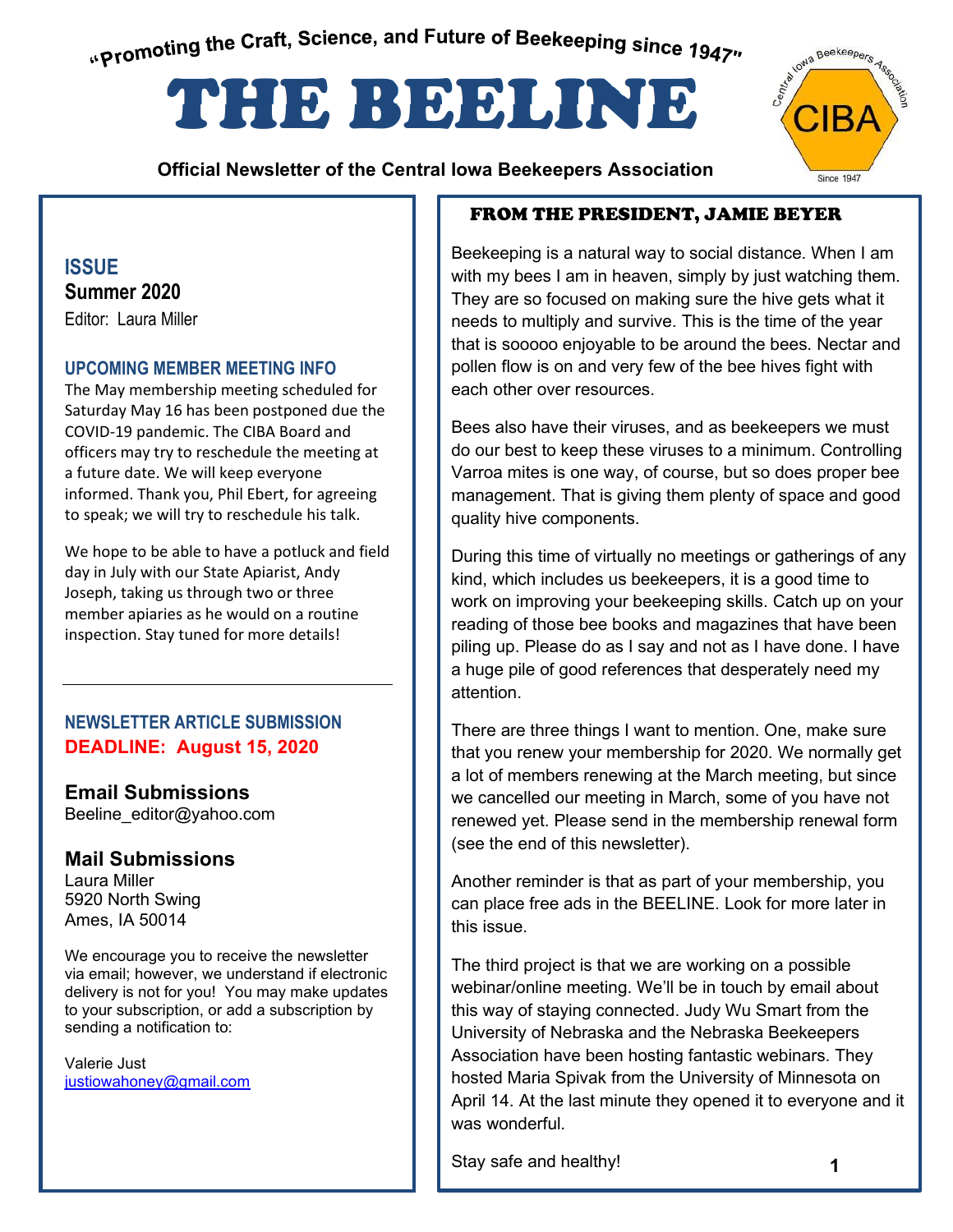#### [THE BEELINE](#page-0-0)

| <b>CIBA Business</b>                                                                             |    |
|--------------------------------------------------------------------------------------------------|----|
|                                                                                                  |    |
| Call to Action                                                                                   |    |
|                                                                                                  |    |
|                                                                                                  |    |
|                                                                                                  |    |
| Iowa Department of Agriculture and Land Stewardship News                                         |    |
| <b>Committee Updates</b>                                                                         |    |
| <b>ISU Extension News</b>                                                                        |    |
|                                                                                                  |    |
|                                                                                                  |    |
| <b>CIBA Member Contributions</b>                                                                 |    |
|                                                                                                  |    |
|                                                                                                  |    |
|                                                                                                  |    |
|                                                                                                  |    |
| Central Iowa Beekeepers Association (CIBA) 2020 Membership Form<br>From the Editor, Laura Miller | 13 |
|                                                                                                  |    |
| <b>CIBA Leadership and State Organizations</b>                                                   | 16 |

# Editor's Document Navigation Tips

- 1. **Table of Contents**: Hover over any section of the Table of Contents, then hold the CTRL button down on your keyboard. This action will create a pointing finger image - press the left button on your mouse on any section of the Table of Contents to go directly to that section.
- 2. **Document navigation**: No matter where you are in this document, if you press the CTRL + Home buttons on your keyboard concurrently, the action will take you to the top of the Beeline. You can then scroll to page 2 to gain access to the Table of Contents to navigate the entire document using guidance in bullet number 1.

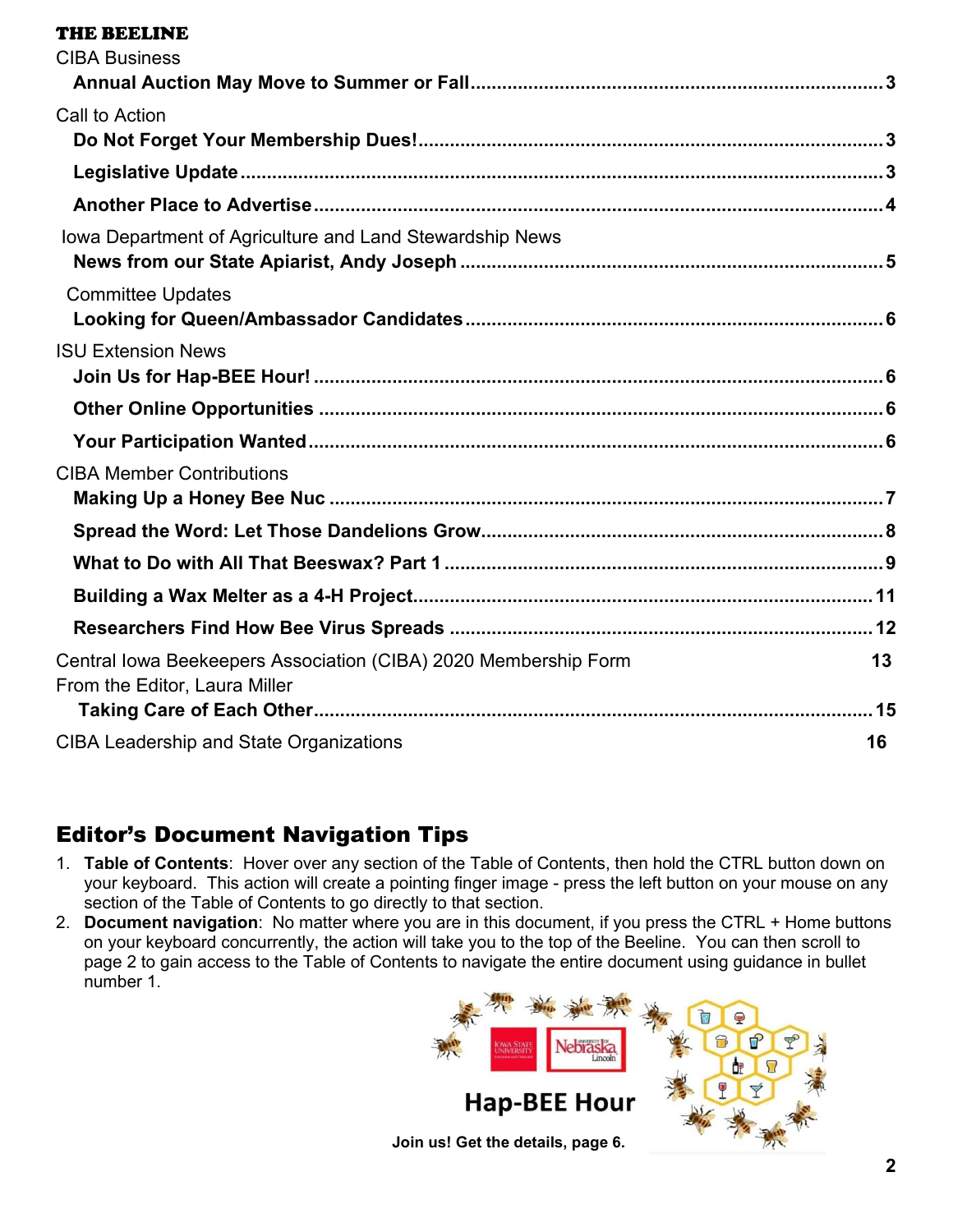

## <span id="page-2-0"></span>CIBA Business

#### <span id="page-2-1"></span>**Annual Auction May Move to Summer or Fall**

*Submitted by CIBA President Jamie Beyer*

Most large gatherings in Iowa were prohibited in March and April to avoid spreading the infectious COVID-19 virus, and that included CIBA's annual auction scheduled for April 18.

The CIBA Board and officers hope to re-schedule the auction, which is our primary fundraiser during the year, to possibly late summer or fall. We cannot proceed with any planned events until Iowa relaxes its guidelines as to how many people will be allowed to gather at events. Even at that time, will we still be willing to still risk gathering to buy and sell stuff?

We wish we could be more informative and positive, but that's the situation right now. In the meantime, consider what you can sell or want to buy in the future. A lot of quality bee equipment will be exchanged when we do reschedule this event. The CIBA Auction will happen again!!



# <span id="page-2-2"></span>Call to Action

#### <span id="page-2-3"></span>**Do Not Forget Your Membership Dues!**

Membership in CIBA runs on a calendar year, January 1 to December 31, and many of our members renew their membership at the March meeting. With the coronavirus outbreak, we cancelled our March 21 meeting as well as our membership meeting scheduled for May. We would appreciate, however, if you could renew your membership as soon as possible.

To help, you'll find a membership form in this BEELINE. Dues are as follows:

- \$10 for a Single Membership
- \$15 for a Family Membership whereby members are residing at the same address
- Waived for a new beekeeper taking a Central Iowa beekeeping class this year

If you do not remember if you have paid your dues, contact Valerie Just at: JustlowaHoney@gmail.com. Otherwise, please send your checks (payable to CIBA) with a completed membership application form to: Valerie Just, 4609 Crestmoor Drive, Des Moines, IA 50310.



#### <span id="page-2-4"></span>**Legislative Update**  *Submitted by CIBA President Jamie Beyer*

Here's an update on my activities as Iowa Honey Producers Association liaison to the Iowa Legislature. It's important that you also are "in the know" on these vital issues.

Leaders of the Iowa House and Senate suspended all activities due to the coronavirus outbreak. They announced a "pause" in the action until at least the end of April, and we expect it will continue. Senate Majority Leader Jack Whitver issued the following statement: "The Iowa Legislature continues to follow the guidance of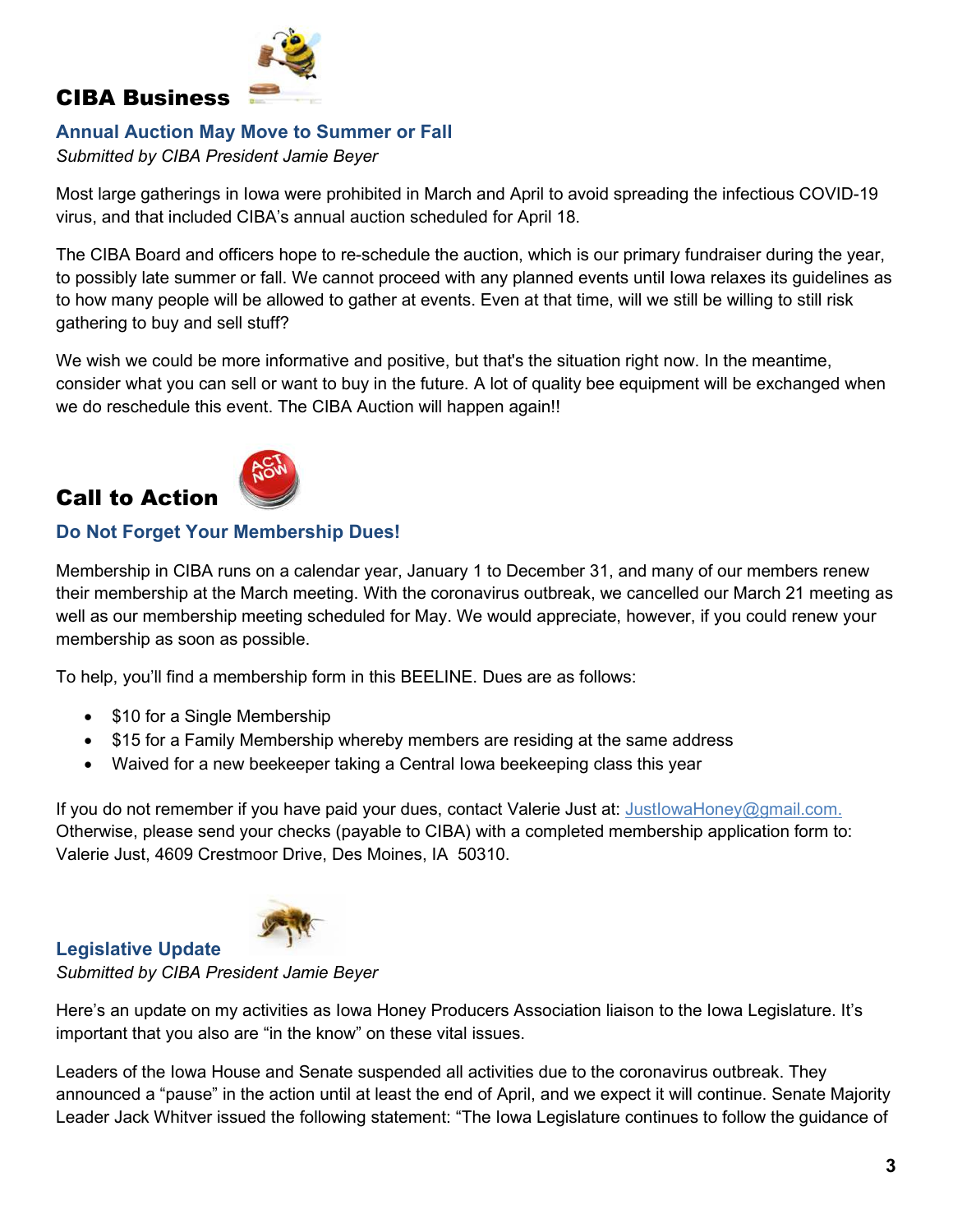the CDC and the Iowa Department of Public Health. It is important for us to continue to lead by example and limit the possible spread of this disease,"

All bills discussed in last month's Legislative Report are still active but paused for the time being. I will keep you updated on plans to return to the Statehouse for the conclusion of the 2020 Legislative Session.

On a brighter note, IHPA member Doyle Kincy was able to place two hives at Terrace Hill on April 1. These are established hives and should produce a boatload of honey. At right, is a photo of the hives that Kincy provided; the Iowa Governor's mansion is in the background.

Despite not being at the Statehouse, lawmakers are using portions of the coronavirus hiatus to decide what bills will be considered then the legislature returns to action.



Please contact members of the House State Government Committee and urge them to approve Senate Joint Resolution 2004, which makes the Honey Bee the state insect. Here are some points to mention:

- lowa is one on only two states without a state insect.
- Honey production is an important part of Iowa's agricultural economy.
- In trying times like these, positive legislation like SJR 2004 is needed.

To find membership of the House State Government Committee, go to the link below. If you click on the name of the lawmaker, you will see their email, and in many cases, their address and telephone number. https://www.legis.iowa.gov/committees/committee?ga=88&groupID=681

#### <span id="page-3-0"></span>**Another Place to Advertise**

You've heard of Craigslist, the website that provides classified advertisements with sections devoted to items for sale and items wanted. The CIBA Board reminds members that we have CIBAlist to provide the same service for our member beekeepers!

If you have something beekeeping-related to sell, or are looking to purchase a specific beekeeping-related item, you can email the BEELINE editor Laura Miller at: Beeline-editor@yahoo.com.

Here are the guidelines:

- CIBA members can place 2 free ads per calendar year for beekeeping-related items.
- Ads are accepted on a first-come, first-served basis.
- Ads MUST be submitted by the BEELINE submission deadline. The deadline is found on the first page of the BEELINE.
- Ads are limited to 4 lines including the title.
- CIBA is not responsible for errors or misprints. All ads are subject to board acceptability; the Board reserves the right to decline ads based on content and/or space availability.

At this time, we are not accepting non-member ads or paid ads, but may consider those in the future.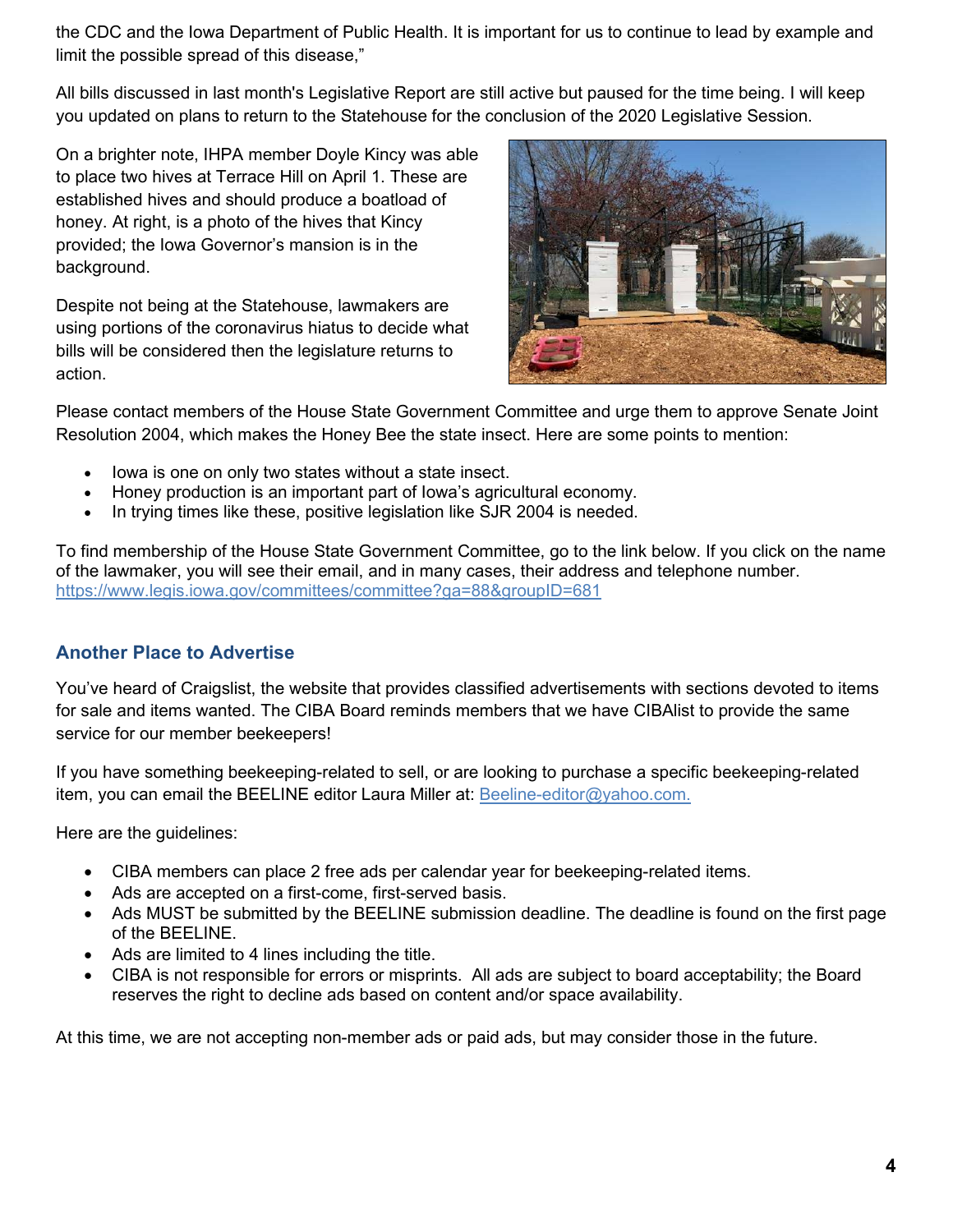# <span id="page-4-0"></span>Iowa Department of Agriculture and Land Stewardship News

#### <span id="page-4-1"></span>**News from our State Apiarist, Andy Joseph**

Hello from my dining room table "office."

I bet that sounds familiar to at least a few of you. For all that has been thrown into change recently, spring is coming along in perfectly standard fashion. As I'm writing this, we've had a couple pretty frosty nights but the days are warming and the forecast looks really good.

Plants are waking up. I am seeing more dandelions each day, and even a very occasional early little white Dutch clover flower. Tons of pollen are being hauled in from trees. The bees are building as much as the cool temperatures are allowing their cluster to expand. It won't be long now!

WInter was mild, overall, and shorter than average, thankfully. The bees, I believe, survived well across the state! It's been a few years since I've been able to say that. A majority of losses seem directly related to ... Surprise! …. Varroa and related viruses. Last spring found quite a lot of Nosema-infected bees but so far this season I sure haven't seen it. It's amazing the difference a year can make.

I've been burned several times by making splits in say, the third week of April. Two or three frames of brood and pollen, plenty of nurse bees, and a frame of honey pulled from the parent hive into a single of their own. New queens or cells are added a day later. Then snap! – snow and freezing temperatures, or a solid week of cold rain.

Spring can be tough, so be on guard. When brood is chilled and the bees are under stress, whether it's nutrition or temperature or queenless while emerging cells, things can start looking ugly quickly. Chalkbrood and EFB (European foulbrood) are two examples of brood diseases that pop up related to stressors. Brood cannibalism can occur when the bees feel the need to reclaim nutrients and resources invested in developing brood. Most of this trouble clears itself over time as temperatures climb, the weather dries out, and the flow of pollen and nectar into the colony returns.

Sometimes though, the poor conditions can spiral and bees fail to thrive through spring and even into summer. So be prepared to intervene when necessary! This is the "keeping" part of being a "beekeeper:"

- Supplement their nutrition.
- Try to prevent having them overextended when hit by a few cold nights.
- Be very careful when equalizing or making splits to avoid transferring any sick brood.
- Be tidy in dealing with dinks and deadouts in the apiary.
- And be certain you've killed those mites!

Essentially, nip as many of these common springtime troubles in the bud before they have a chance to develop into bigger problems.

Regarding any IDALS bee inspection work, as I'm writing this, we're in a holding pattern until the coronavirus starts to clear up. "Essential" inspections still can be done (and are welcomed by me as I'm way past ready to be getting out there). This includes any inspections of equipment or bees prior to sale or transfer, such as inspections of nucs to be sold.

We're also able to inspect any bees being moved across state lines for any necessary health certificates. For example, I've looked at some nicely-building colonies being moved into orchards across the Illinois state line. Right now, however, most other IDALS inspection work is prohibited until we get the green light from the higher ups. We get weekly updates as to when we'll be set free to hit the roads and really start getting back out there with beekeepers across the state. I'm hopeful that we'll be back at it soon, and I'm thankful that so many of you share that sentiment about our state government inspection program.

Thanks for reading. I hope both you and your bees are well!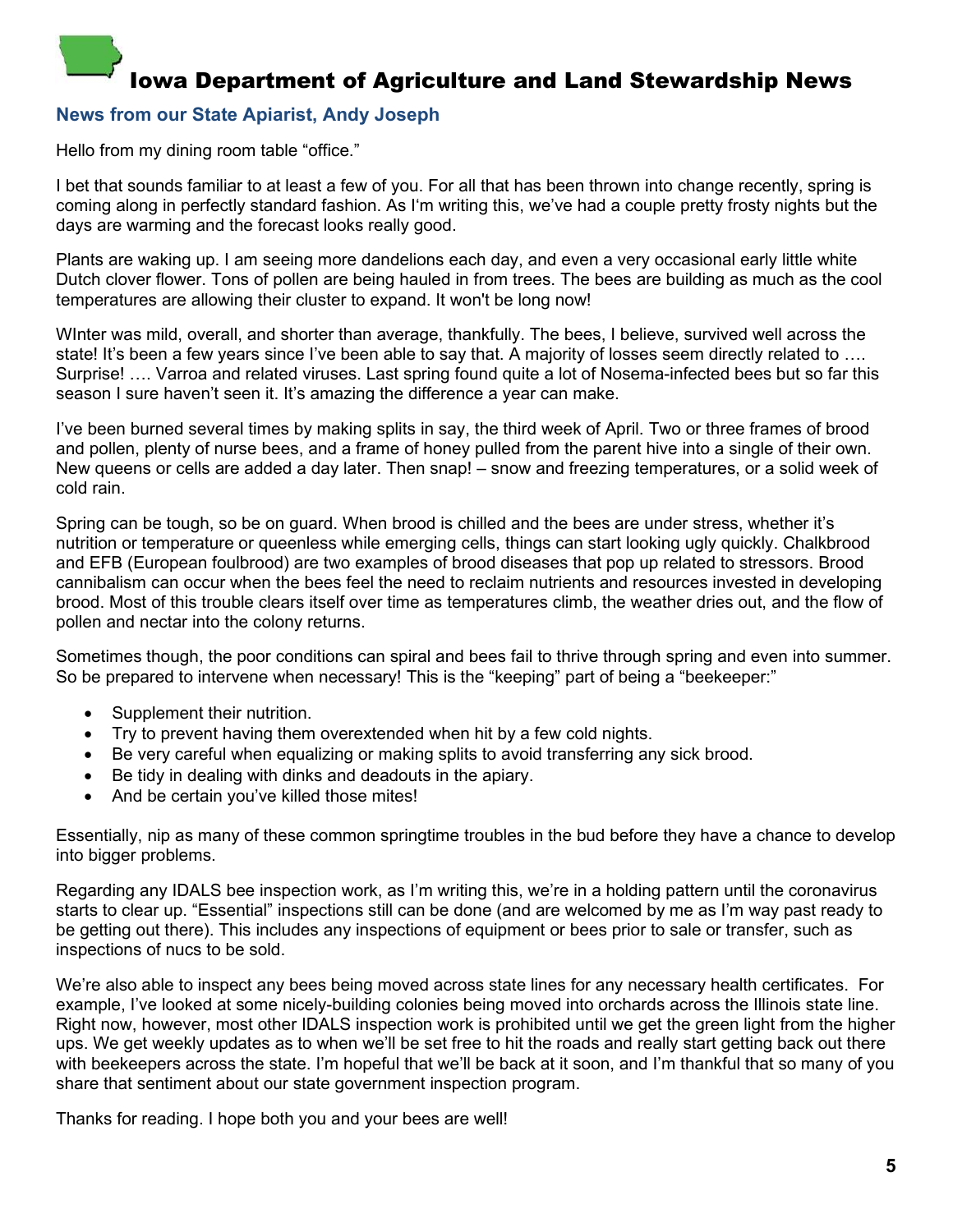# <span id="page-5-0"></span>Committee Updates

## <span id="page-5-1"></span>**Looking for Queen/Ambassador Candidates**

*Submitted by Susan Kelly, Queen/Ambassador Committee Chair* 

We are already in May. In just a couple short months we will be accepting applications for the Central Iowa Honey Queen/Ambassador. If you know of a young lady or a gentleman who is 16 to 20 years old and who has a passion for beekeeping, honey, honeybees or the products of the hive, encourage her (or him) to apply for 2021 Central Iowa Honey Queen or Ambassador. The requirements and application and be found on the CIBA website.

# <span id="page-5-2"></span>ISU Extension News

## **IOWA STATE UNIVERSITY Extension and Outreach**

## <span id="page-5-3"></span>**Join Us for Hap-BEE Hour!**

Want to connect with other beekeepers? Extension entomologists are taking to cyberspace to bring you a weekly Hap-BEE Hour. Judy Wu-Smart with the University of Nebraska-Lincoln Bee Lab and Randall Cass from ISU's Pollinator Working Group will host a one-hour chat via the Zoom meeting platform. Hap-Bee Hour will be offered every Friday from 5-6 p.m.

Simply watch from the comfort of your own home or listen over the phone if you have no computer. Here are two ways to connect:

- 1. Go to: https://unl.zoom.us/j/92576391887 or
- 2. Dial 1-(301) 715-8592 (meeting ID: 925 7639 1887).

For questions, contact the UNL Bee Lab, (402) 472-8378 or email: unlbeelab@unl.edu

# <span id="page-5-4"></span>**Other Online Opportunities**

Iowa beekeepers are invited to join these free seminars hosted by universities in the Southeastern Conference using the Zoom online platform. The seminars are designed for beekeeping clubs that are unable to meet during the COVID-19 pandemic. The presentations will be followed by a Question & Answer session from participants.

You can log in for each event at: https://auburn.zoom.us/j/904522838. Recorded sessions are available on the Lawrence County Alabama Extension Office Facebook page for 2 weeks after the event:

Here is the schedule. All run from 6:30-8 p.m. CST:

- **April 30:** Queen Management Essentials, Dr. J. Rangel (Texas A&M)
- **May 14:** Bee and Parasite Biogeography, Dr. K. Delaplane (U. of Georgia
- **May 28:** What's Killing Honeybees, Dr. J. Ellis (U. of Florida)

# <span id="page-5-5"></span>**Your Participation Wanted**

You are invited to participate in the 2020 North American Mite-A-Thon by checking your hives for mites between May 2-17 and August 15-30 then report results at: www.mitecheck.com. This is a tri-national effort to collect mite infestation data and to visualize Varroa infestations in honey bee colonies across North America within a two-week window. All beekeepers can participate, creating a rich distribution of sampling sites in Canada, the United States and Mexico. Resources are available at: https://www.pollinator.org/miteathon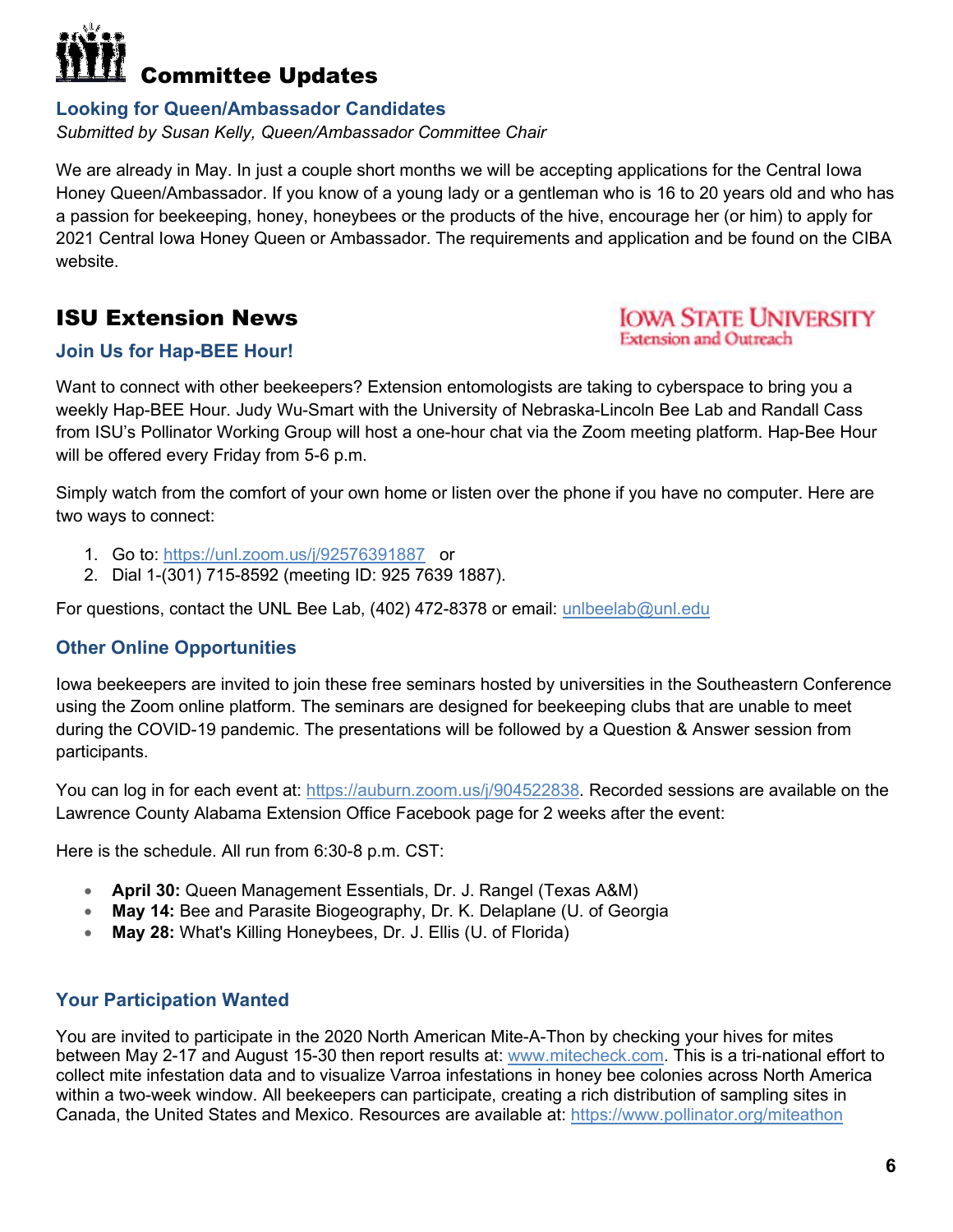# <span id="page-6-0"></span>CIBA Member Contributions

#### <span id="page-6-1"></span>**Making Up a Honey Bee Nuc**

*Submitted by John Johnson, CIBA and IHPA past president (from an ongoing series of teaching articles used by John over the years)* 

**DEFINITION:** The word "Nuc" as used here means a newly assembled colony of honey bees with queen, bees, brood, combs and woodenware which together make up a single story colony of bees. When weather conditions are favorable a nuc will usually produce a honey crop in the year it is started.

In Iowa nucs are usually established during April or early May in a single hive body or nuc box. They are usually "made up" from combs, bees and brood which were over wintered or available from some source. If nucs are "made up," queens which will be introduced to the nucs must be obtained from some source, usually a southern queen breeder. The queens to be used in April or May should be ordered in January or February.

#### **Equipment needed for a nuc:**

- bottom board
- entrance reducer
- hive body or nuc box
- ten frames of drawn comb or foundation for hive body or five frames for a nuc box
- inner cover
- outer cove
- an overhead or division board feeder
- sugar syrup or liquid honey for feed.

One of the challenges in "making up" a successful nuc is getting the bees to accept a new queen. Experience has shown that a relatively weak nuc with no more than 2 or 3 frames of brood will accept a new queen more readily than one with 4 or more.

#### **Proceed as follows to make the nuc:**

- Select a day when the temperature is 55 degrees F or warmer and preferably when it is sunny,
- Remove 4 frames from the hive body or nuc box that is to receive the combs of sealed brood and bees and the new queen.
- Gently smoke the over wintered colony or colonies from which combs of sealed brood with adhering bees will be taken.
- Find the comb on which the hive queen from the over wintered colony is located. Remove the comb with the queen from the colony and put it in a safe place. Do not be concerned about the queen flying away. She will not leave her bees and brood unless something physically removes her. But, do be careful not to damage her.
- The colony from which the queen has been removed is now queenless.
- Count the number of combs with capped brood in the queenless colony. Leave two or three frames of capped brood and bees in the queenless colony. Any additional capped brood and bees may be removed and used for making nucs. (**NOTE:** Combs which are part capped brood and part newly laid eggs or uncapped brood must be left in the parent colony. If one uses these kinds of combs in the nuc the bees will usually destroy the new queen when she is released from her cage.)





*Top: John Johnson (in hat) with several mentees. Bottom: A nuc box contains only half as many frames as a regular deep box.*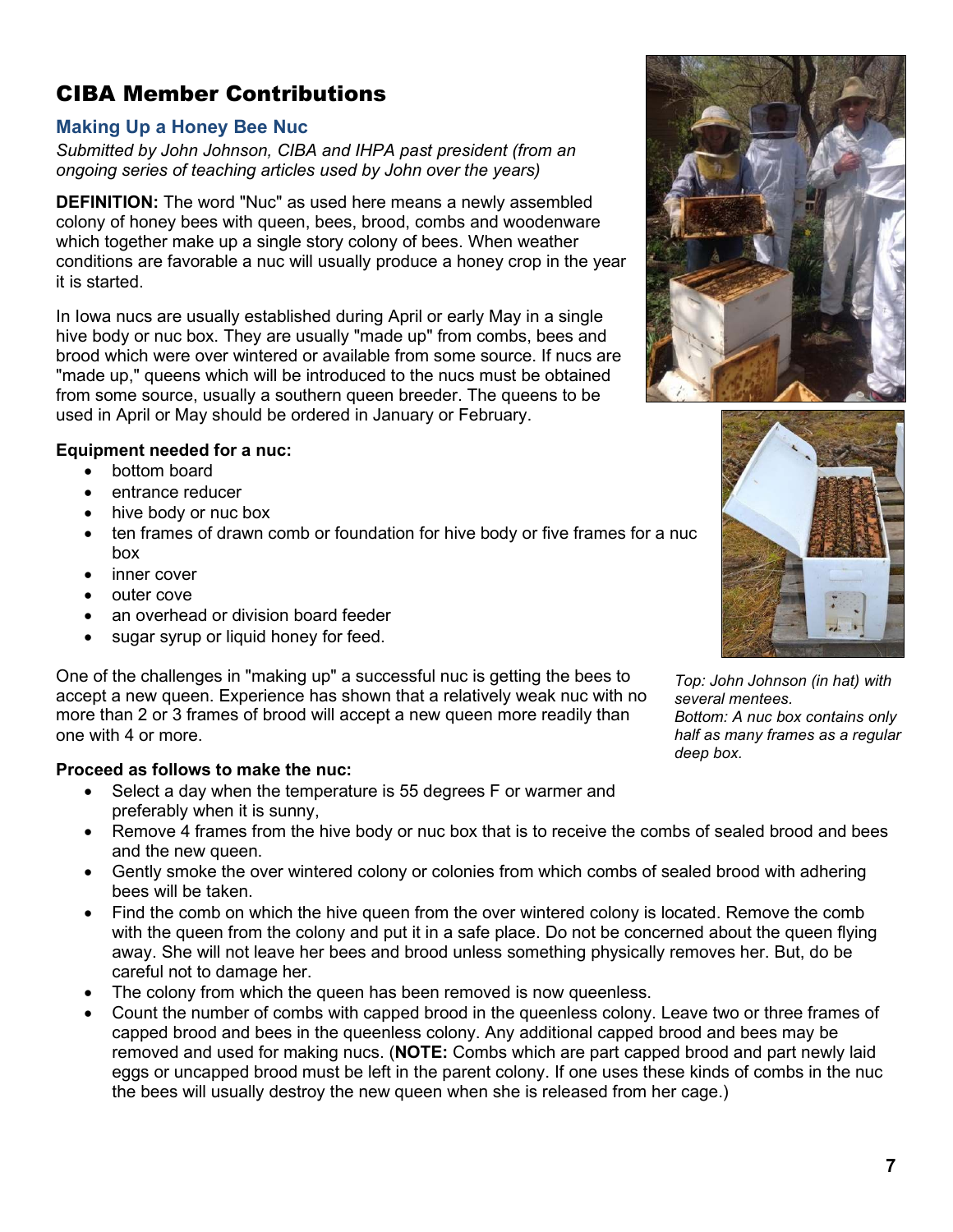- Remove 2 or 3 frames of capped brood with adhering bees and place them in the hive body or nuc box which will house the nuc. Combs of brood and bees which make up the nuc may come from several different over wintered colonies if you have them.
- After combs of capped brood have been removed from the over wintered colony, place the comb with the queen back into the hive from which she was removed.

#### **Introducing the queen**

The queen is shipped from her place of origin in a small rectangular cage with screen wire over one side and a hole in each end of the cage. Both holes are plugged with a cork which fits snuggly into the holes. Inside the cage and in contact with the cork at one end of the cage is a white appearing material which is called candy. It is made mostly of sugar and is food for the queen while she is confined inside the cage.

Make the nuc and install the new queen as soon as possible after she arrives. If you must keep the queen for a day or two before installing her in a nuc, place a few drops of clean drinking water on the cage screen a couple times each day. Store the queen in a safe place with good air circulation and a temperature of 65 to 75 degrees F. And, shade her from bright light.



*This queen cage has a candy tube on the right.* 

To install the queen, use a nail or the tip of a knife blade and carefully remove the cork from candy end of the cage which houses the queen. With a nail or stiff piece of wire, carefully poke a hole in the candy. (**NOTE:** If you receive a queen cage that does not have candy under the cork, insert a piece of marshmallow in place of the candy. Do not poke a hole in the marshmallow.)

Now, tightly wedge the queen cage between two frames which contain sealed brood and adhering bees. Make certain the screen on the queen cage is situated so the screen on the queen cage faces either the front or back of the hive. This ensures the loose bees in the nuc will have contact with the queen and will feed her. If the screen is placed flat against a comb and bees do not have access to it, the queen might die before she is released.

Provide supplemental feed (sugar water or honey) to the nuc and close it up. Ensure the entrance reducer is in place. Leave the nuc undisturbed for 5 days. After that check to see if the new queen has been accepted.

Several days after one observes acceptance of the new queen you may give the nuc an additional frame of sealed brood from an over wintered colony, if that is available. Do that by shaking most of the bees off the comb back into their original hive and placing it alongside the combs of brood within the nuc.

Continue giving supplemental feed to the nuc until it has two or three combs of stored feed in the hive.

#### <span id="page-7-0"></span>**Spread the Word: Let Those Dandelions Grow**

#### *By Andy Corbley for the Good News Network*

If you ever wanted to help dwindling honeybee populations, ecologists are encouraging that you "learn to love weeds" and leave the dandelions alone this coming spring. At the start of her tenure as the new president of the oldest ecological society in the world, Jane Memmott reminded everyone that working to live in harmony with nature can be as simple as keeping your lawn pollinator-friendly.

The Bristol University professor admitted she mows around the dandelions and buttercups when she cuts her grass because "you can't personally help tigers, whales and elephants, but you really can do something for the insects, birds, and plants that are local to you."

The new leader of the British Ecological Society dismissed as silly the origins of lawn fussiness—and most people in America can relate with what she sees in England: "This whole business of keeping your lawn clipped and pulling the weeds out is part of some British obsession with tidiness." https://www.goodnewsnetwork.org/leave-dandelions-alone-to-help-bees-this-spring/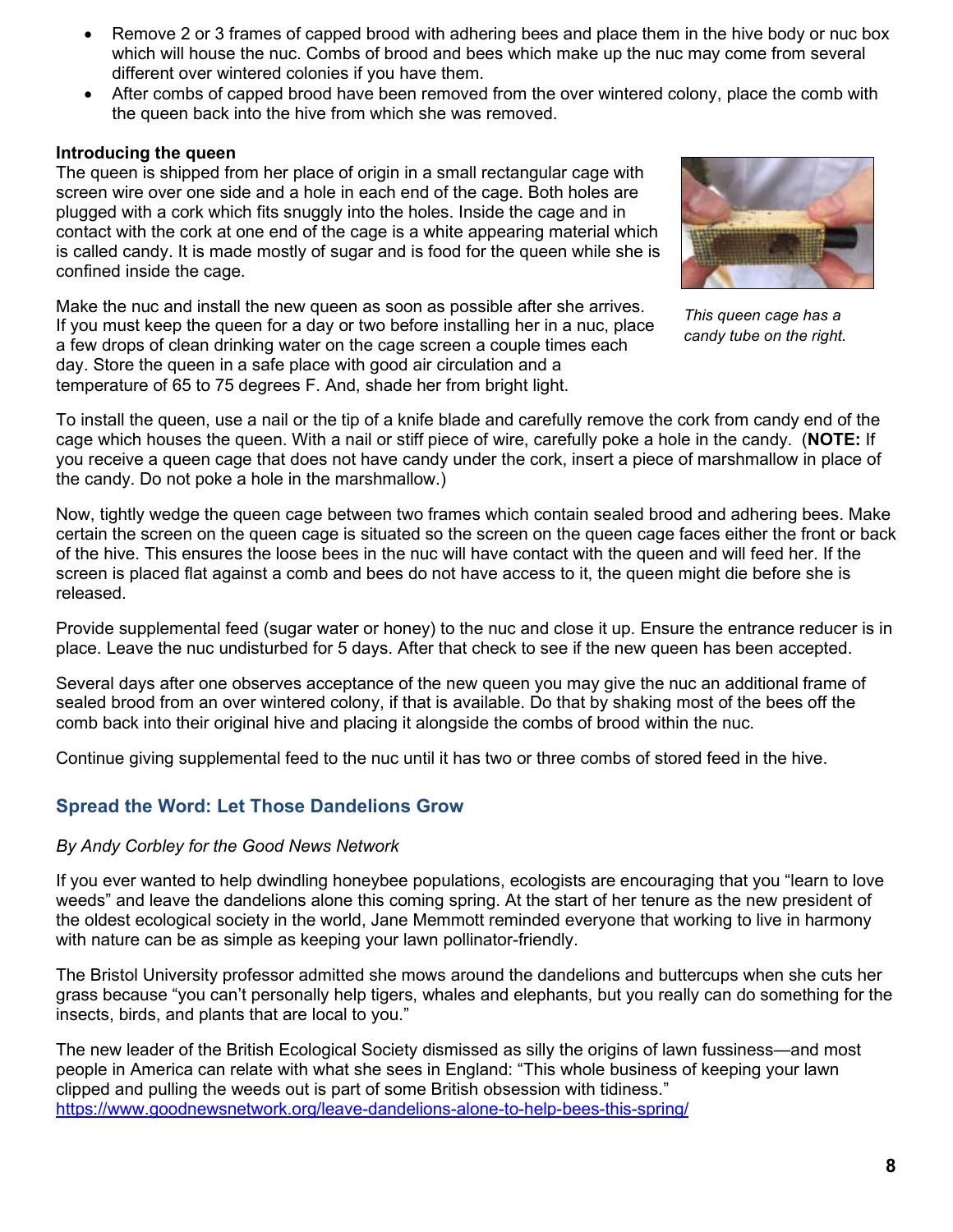#### <span id="page-8-0"></span>**What to Do with All That Beeswax? Part 1**

*Submitted by Abigail Kelly, 2019 Central Iowa Honey Queen and 2020 Iowa Honey Queen* 

Have you ever wondered what to do with all the beeswax you get out of your hive? I have been crafting with beeswax since 2018. I created a 4-H project for the Polk County Fair about the products I learned to make, and it was selected to compete at the Iowa State Fair where it won a blue ribbon. As the Central Iowa Honey Queen and this year's Iowa Honey Queen, I have talked about beeswax at many of my programs.

If you are interested in learning how to make products from beeswax, here are two excellent books – I found both at my local library:

- *Honey Crafting: From Delicious Honey Butter to Healing Salves, Projects for Your Home Straight from the Hive* by Leeann Coleman, and
- *Beeswax Alchemy: How to Make Your Own Soap, Candles, Balms, Creams, and Salves from the Hive* by Petra Ahnert.

Before I share about how to make products, let me share a couple tips.

**First, set aside containers just for making beeswax products.** It is incredibly hard to clean up after working with beeswax. I suggest having a 4-cup glass measuring cup or two. I would also dedicate a saucepan for working with beeswax. Always remember to monitor beeswax while it melts. Beeswax is highly flammable, so please exercise caution.

**Next, render your beeswax.** Rendering is the process by which beeswax is purified. I render my beeswax using the crockpot method. This method uses a crockpot with a crockpot liner half filled with water. Then lay an old t-shirt over the crockpot and place beeswax on top of the t-shirt fabric. The beeswax melts through the tshirt and into the water. As the beeswax cools, it floats.

Be sure to render cappings separate from burr comb. Cappings are food-grade quality and can be used to make cosmetics. Burr comb is not food-grade and should be used to make candles and other non-cosmetic products.

#### **Making a candle**

An easy starter project is a molded beeswax candle. You will need a candle mold with a small hole in the bottom, the proper size and type of wick, and beeswax, plus the container in which you melt the wax.

First, I melted the beeswax in a glass measuring cup in a pot of water on the stove. Next, choose the mold, which I spray with candle release. (I have not noticed any differences between using or not using candle release, so if you do not have it, don't worry about it.)

Next, thread the wick through the small hole in the bottom of the candle mold (if your mold does not have a hole, you can use a needle to make a small hole). Tie the wick to a chopstick and place the chopstick over two cups. This holds the wick tight, which prevents the wick from bending in the candle. I use what I have around as a candle mold; do not be afraid to get creative.

Once the mold is prepared, I pour the hot wax into the mold. After the wax cools enough for the bottom to be set, I cut the wick and press it into the bottom of the candle. After the candle is completely cool, I remove it from the mold and trim the top wick down to ½-inch. A candle wick should be trimmed to an 1/8-inch before it is burned, but I keep my wicks long so that my customers do not think I made a mistake.

I smooth the bottom of the candle by slightly melting it on aluminum foil in a cast iron pan. Finally, I put the candle in a bag to keep it clean. If your candles develop a white bloom, simply rub the candle with a clean cloth.

#### **Plantain salve**

Another great beginner project is plantain salve. Plantain is great for bee stings so this salve is an incredibly useful product for a beekeeper! I combined two recipes for my plantain salve:

https://www.naturallivingideas.com/healing-plantain-salve/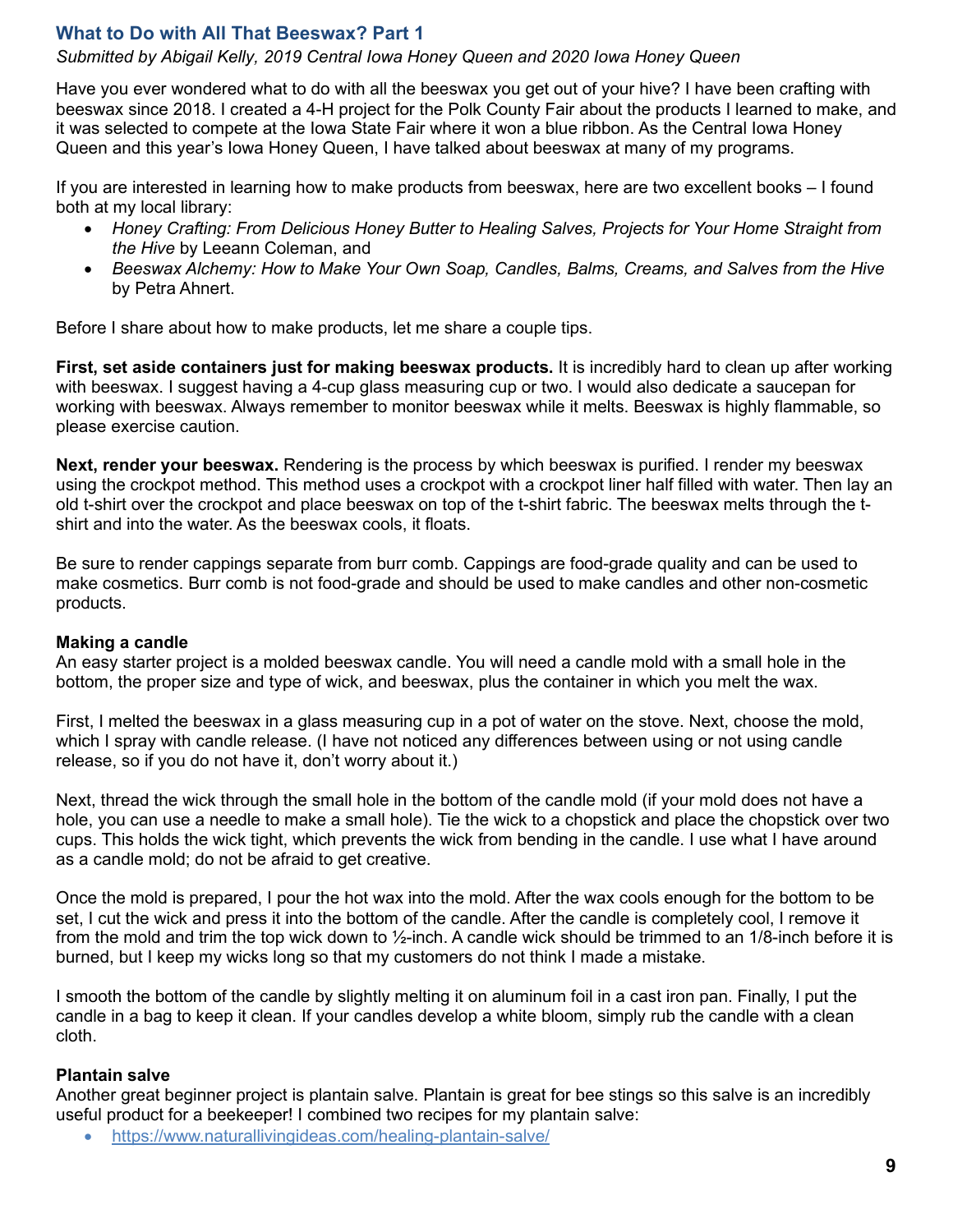https://mommypotamus.com/plantain-salve-recipe/

I found plantain in my yard to use for the salve. The plantain cannot have been sprayed with any chemicals and it must be completely dry before it can be used. Once dry, I put the freshest-looking plantain leaves into liquid coconut oil, which is a moisturizer that also helps with wound healing.

After the plantain has steeped in the coconut oil for a few months, I strain the leaves out of the coconut oil. Then I add beeswax to the strained oil to thicken it. The mixture needs to be warmed for the beeswax and steeped oil to combine properly. Pour the mixture into a 4-ounce jar and allow to cool. Once cooled, the jars can be covered and labels.

If you have questions, check out a blog post I wrote about both products. Look for the blog, Dassel Aces at: https://dasselacres.com/.

Let me know how your candle-making and salve-making goes. I am excited to hear about your adventures and good luck! In future BEELINE issues, I will share how to make more products.







*Plantain leaves steeping in coconut oil.* 

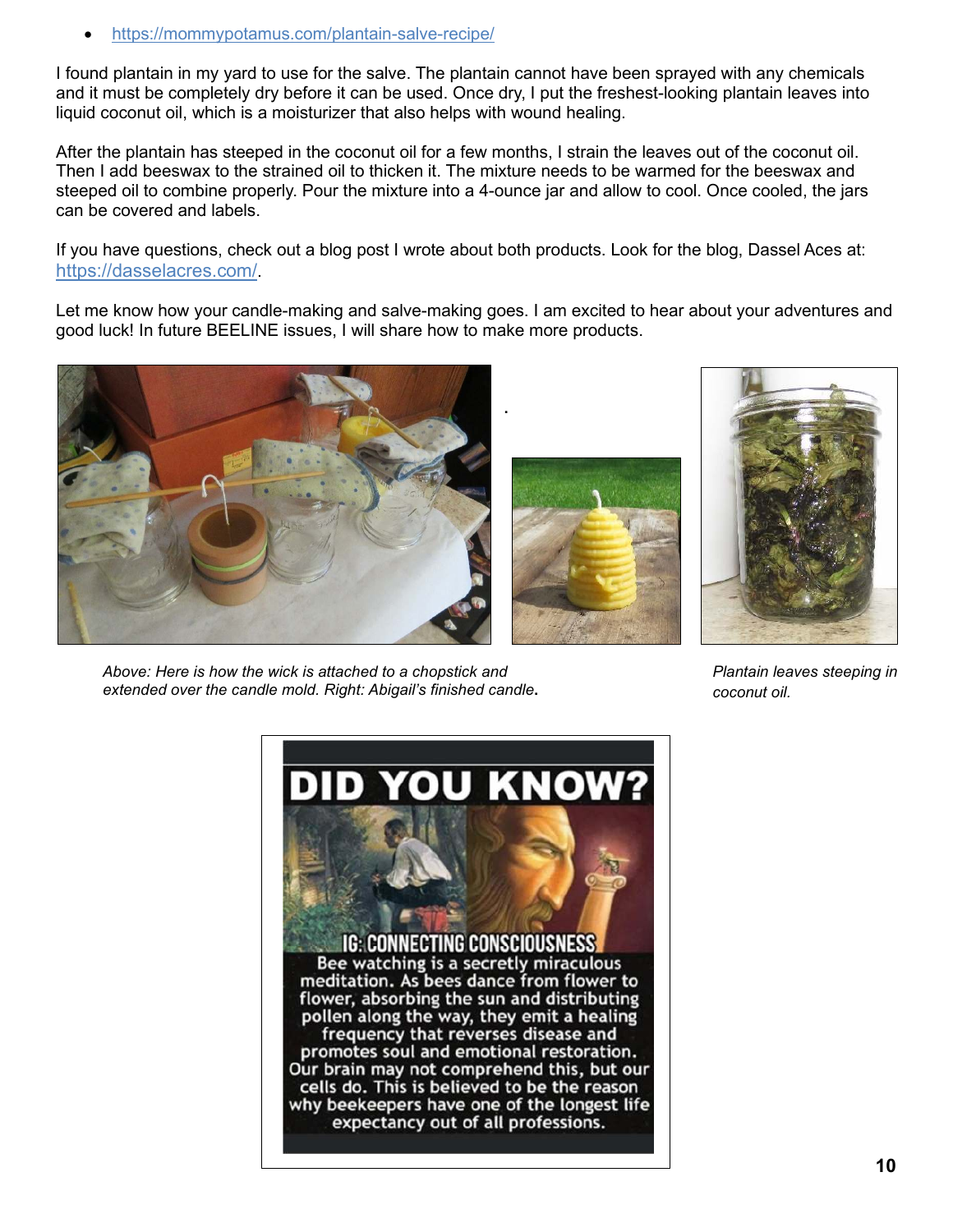#### <span id="page-10-0"></span>**Building a Wax Melter as a 4-H Project**

#### *Submitted by Bethany Kelly, CIBA Member*

A year ago I decided to make a solar wax melter that I could use to strain wax for making candles and creams. I had been interested in solar wax melters for a while, so I chose to build one for a 4-H project.

I started by asking my beekeeping mentor, Mike Sander, about his solar wax melters. He showed me his favorite wax melter and gave me suggestions on how to make mine better. My wax melter would be roughly 24 by 30 inches in size.

I picked up wood and plexiglass from Menard's with my father and brother. After we got home, I started cutting it under my father's ever watchful eye. It was my first time to use a chop saw to cut the wood. I put glue in between the wood then held it tightly together. The glue helps strengthen the integrity of the wax melter.

Then I drilled a hole in the wood for the screws and twisted each screw slightly into the hole. I made sure the screws where long enough to hold both pieces of wood solidly in place.

After I finished the sides of the box, I put it on top of a piece of plywood and traced around it to make the bottom of the box. Then I cut the plywood to size. Next, I added glue to the top of the sides so the form could be attached to the box bottom. I drilled holes for screws to attach the bottom, starting in the corners, then filling in between.

After the wax melter box was assembled (except for the Plexiglass top), I painted it, starting in the corners. I used dark gray mistint that I got at Sherman Williams. It took three coats of paint to cover the outside of the wax melter. I let it sit overnight, then painted the inside of the box. I also painted another piece of wood that I would use when attaching the plexiglass top.

For straining the wax, I have two disposable pans: one to strain and one to hold the melted wax. To make the holes for straining the wax, I used a nail hammered into the center of one of the pans. Then I widened the holes with a screw. The other pan was left as it was. When I strain the wax I will use an old t-shirt placed on top of the disposable pan, and put the wax on top of the t-shirt material.

I used screws to attach the plexiglass. I put a slim piece of wood on top of the plexiglass, then drilled through the wood and plexiglas into the box. Be careful with the plexiglass because it can be incredibly brittle, especially during cold weather. The first time I tried to place my metal tins loaded with wax into the melter, the plexiglass lid broke. I used duct tape as a temporary fix until I could replace the cover. On a nice, sunny summer day, my solar wax melter can melt almost a full pan of comb.

I plan to get a glass window of some kind to replace the plexiglass. I will have to change my design slightly so that I can open my wax melter sense glass is not as flexible as plexiglass. I am proud to say that the wax melter was considered for competition at the Iowa State Fair and won a Polk County project award!

I hope this has encouraged you to make a wax melter or some other beekeeping equipment in your spare time.



*Left: Bethany builds the outside of the box. Middle: Bethany puts holes in the top disposable pan for straining wax. Right: Solar wax melter setup on a sunny day.*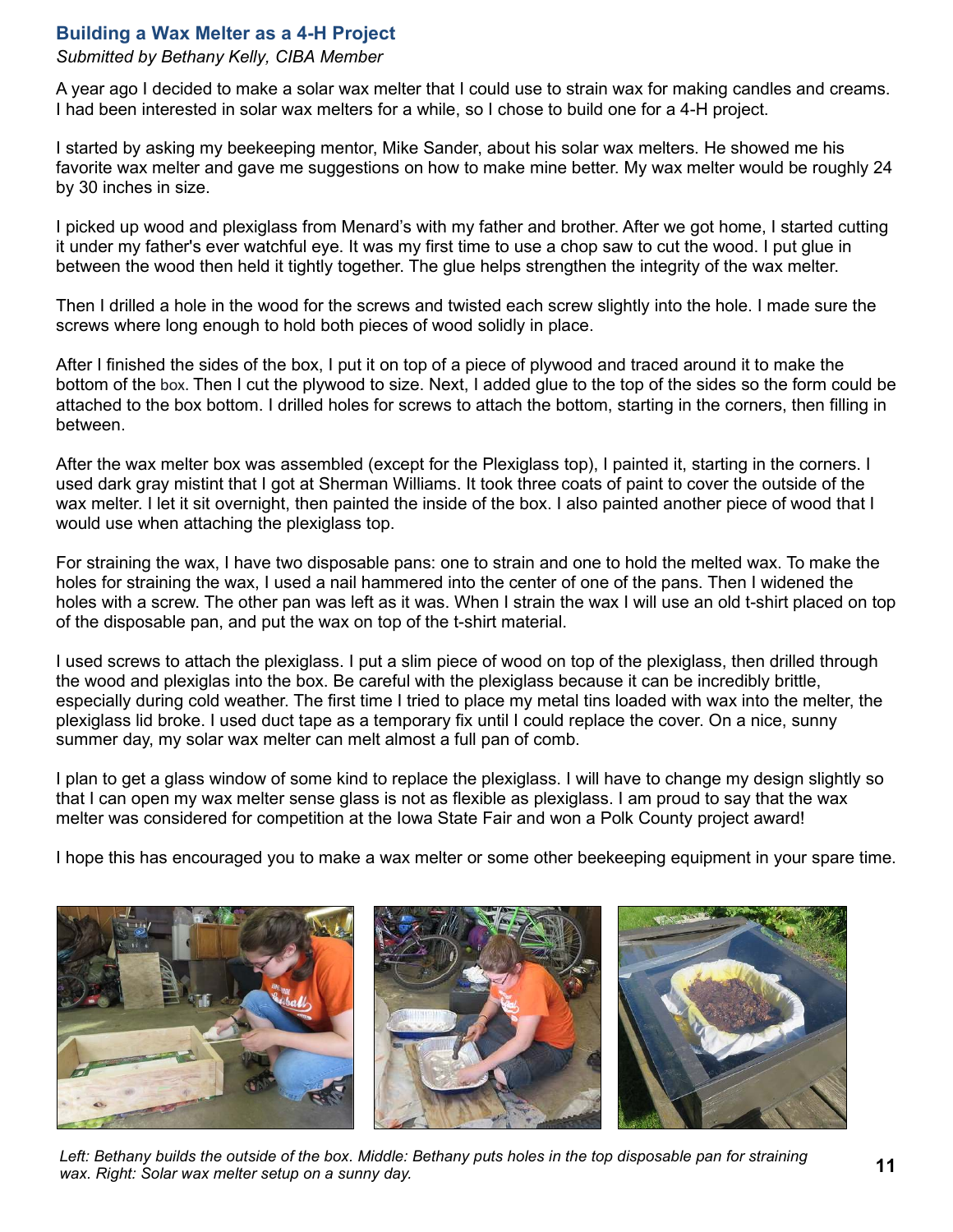#### <span id="page-11-0"></span>**Researchers Find How Bee Virus Spreads**

*Source: ISU College of Agriculture and Land Stewardship, April 27, 2020* 

A new study conducted by researchers at Iowa State University and the University of Illinois suggests a deadly virus attacking honey bees alters their behavior and physiology in ways that boost the virus' ability to spread to new hives.

The research, reported in the current issue of the "Proceedings of the National Academy of Sciences," found the Israeli Acute Paralysis Virus, known as IAPV, seems to change bee behavior in ways that overcome some of bees' natural defenses against disease pathogens.

"This research expands our understanding of how a disease can evolve rapidly to take advantage of changing conditions. In this case, the high-density placement of hives used in many areas to pollinate agricultural crops appears to make bees more susceptible to infection," said Amy Toth, professor of ecology, evolution and organismal biology at Iowa State.

*Worker bees (in center) trophallaxing (photo by Amy Toth).* 

Toth was part of the study's collaborative research team that included Adam Dolezal, University of Illinois entomology professor and one of the lead authors, who performed the work while a postdoctoral researcher at Iowa State.

"Our research shows the IAPV infection increases the likelihood that infected bees are accepted by foreign colonies," Dolezal said. "Somehow, it makes the infected bees better able to circumvent the guards of foreign, uninfected colonies."

To capture the behavior of individual bees, researchers tagged each one with the equivalent of a tiny QR code and continuously monitored their interactions. The scientists were able to simultaneously track the behaviors of as many as 900 bees, using this automated system to study how IAPV infection might affect the bees' social behavior, including trophallaxis, a process by which honey bees exchange regurgitated food and other liquids.

"Honey bees 'trophallax,' or share food with each other by mouth. In the process, they are transferring social signaling molecules that give their trophallaxis partner information about their home colony, social status and health, among other things." said Amy Geffre, the other leading co-author of the study, who conducted much of the direct observation of the bees while a master's student in ecology, evolution and organismal biology at Iowa State. "Trophallaxis is an important behavior to consider in these studies, as current research indicates that many diseases can be transmitted through saliva, particularly during food sharing."

Geffre studied the bees in a lab environment and apiary settings. "In both cases, we found the infected bees changed their behavior and social signals dramatically," she said.

In their own hives, IAPV-infected bees – and bees that had had their immune systems stimulated to mimic infection – engaged in less trophallaxis than their healthy counterparts. This type of "social distancing" response is well-known in bees and is thought to protect hive mates from getting infected with the disease.

Conversely, when the scientists placed honey bee workers in cages with guard bees from foreign colonies, the infected bees engaged in more trophallaxis with the guard bees. Also, when infected bees were placed at the entrance of foreign hives, the guards were twice as likely to admit them than to let in healthy bees or bees whose immune systems had been stimulated. The changed behavior seemed to be specific to the IAPV infection, which meant something about the infected bees must be different.

"The virus seems to change how the bees smell. The infected bees also may be behaving in a way meant to appease the guards from noninfected hives by trophallaxing more," Dolezal said.

Another change in the bees' behavior that contributes to the spread of infection was found in a previous study, which showed pathogen-infected honey bees lose their way more often than healthy ones when returning home from foraging trips. This may make the diseased bees more likely to spread the virus to uninfected hives, especially where commercial beekeeping operations stack hives much closer together than what is common in the wild.

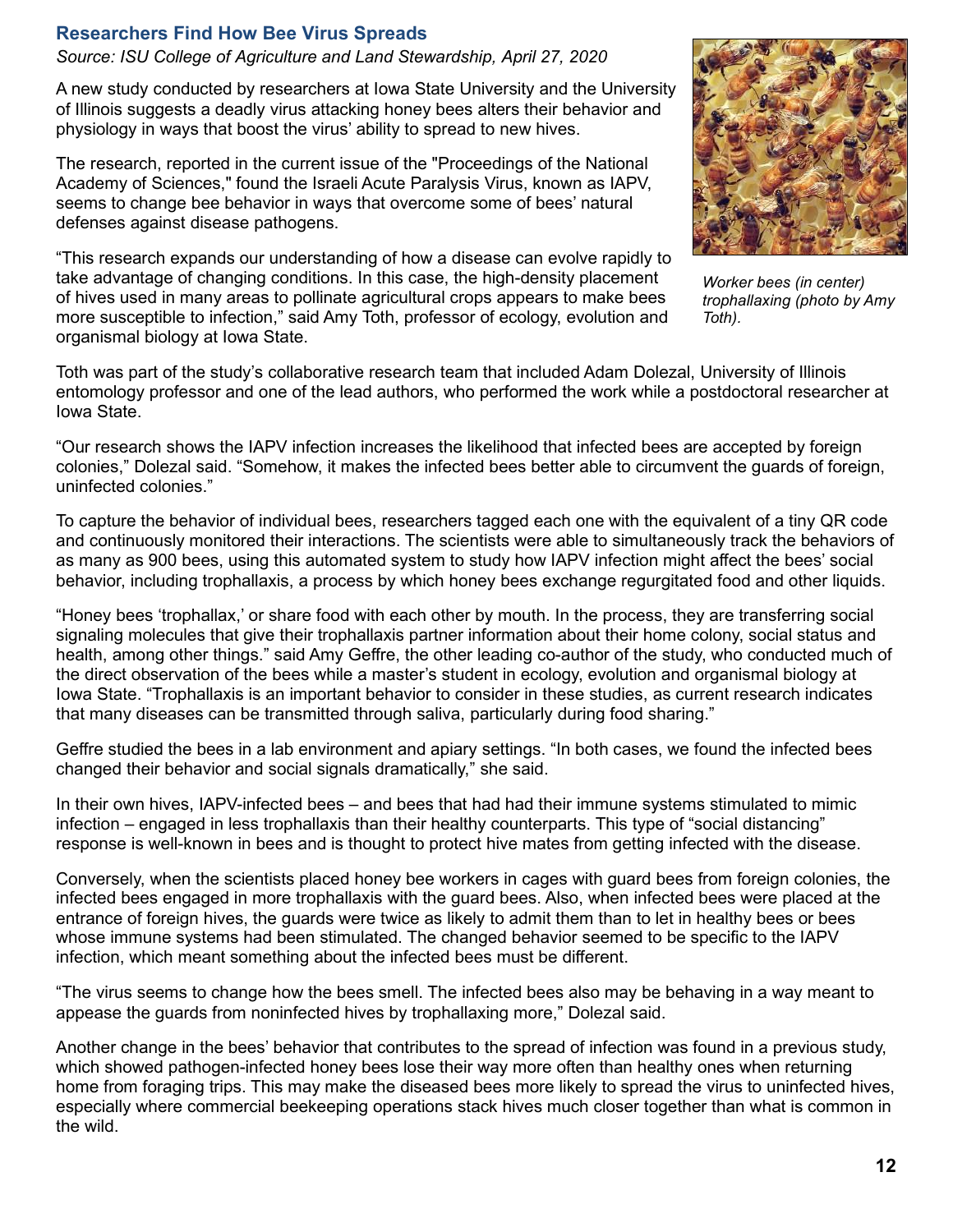# <span id="page-12-0"></span>Central Iowa Beekeepers Association (CIBA) 2020 Membership

# **Membership Dues Information**

- $\checkmark$  Membership dues run on a yearly calendar schedule of January 1<sup>st</sup> through December 31<sup>st</sup>.
- $\checkmark$  Dues are payable at the beginning of each new calendar year.
- **Make checks payable to CIBA.**

## **SELECT ONE**

- $\Box$  New membership
- $\Box$  Renewal of membership from 2019
- $\Box$  Yes  $\Box$  No  $\Box$  N/A: For a renewal, has any of your personal information changed?

### **SELECT ONE**

- □ \$10 for a **Single** Membership
- **15 for a Family** Membership whereby members are residing at the same address

 **Waived** for a **New Student Beekeeper** taking a beekeeping class this year. **You must provide an email address, as you will receive the newsletter and notifications only via email.** 

Where are you taking your class?

#### **PLEASE PRINT FOR LEGIBILITY**

|  | Cell phone (_____) _________- __________ Email___________________________________ |
|--|-----------------------------------------------------------------------------------|
|  |                                                                                   |
|  |                                                                                   |
|  |                                                                                   |
|  |                                                                                   |

# **Newsletter/Communication Delivery: Electronic or Mailed**

Choose between receiving the quarterly newsletter and club communications via electronic delivery (email) or United States Postal Service (USPS) mail delivery. We encourage electronic delivery for the following reasons:

- $\checkmark$  Selecting electronic delivery saves CIBA the cost of postage.
- $\checkmark$  We can provide more information to you electronically. Review the table below.

While we encourage electronic delivery, you need to make a delivery option that serves your needs.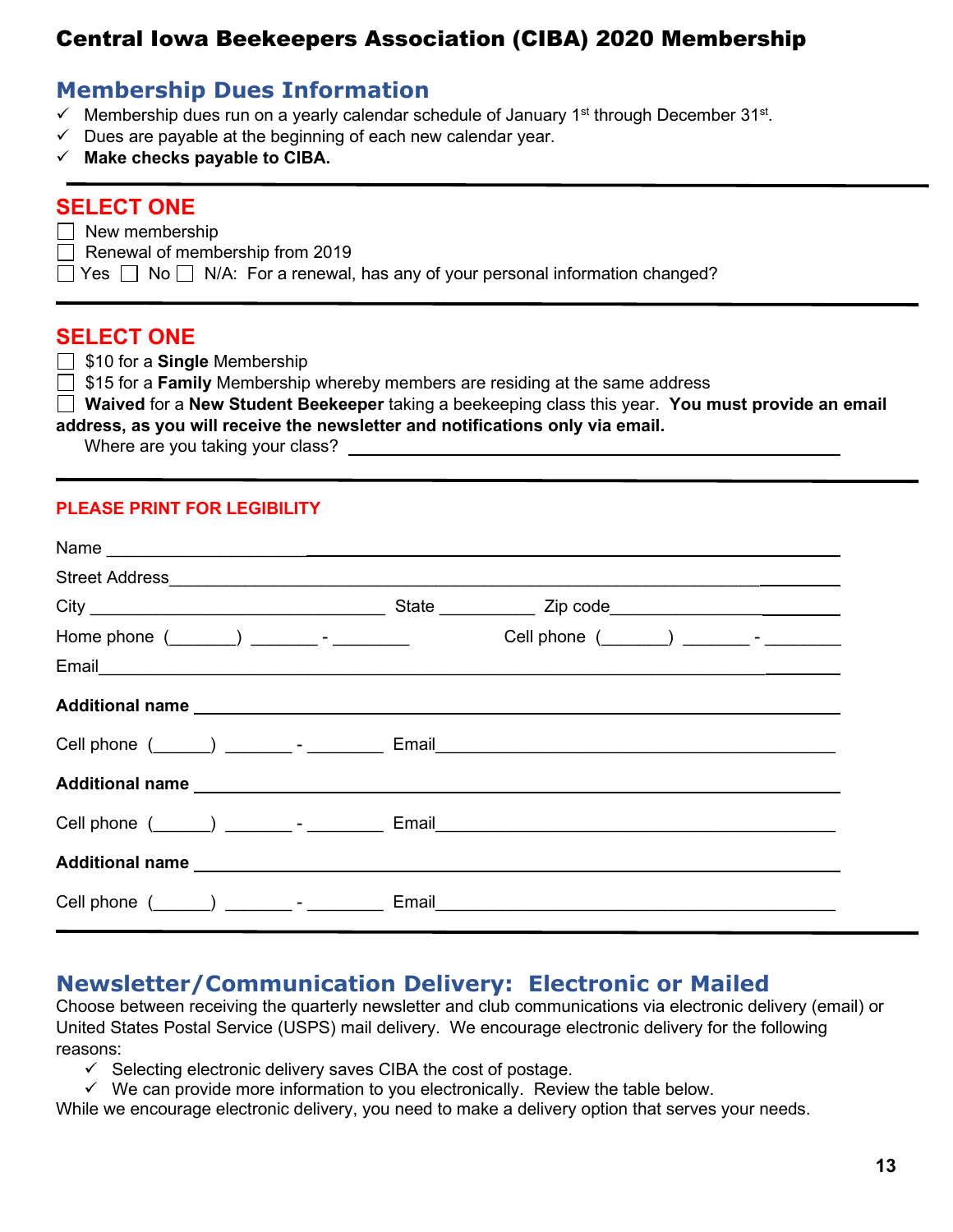## Central Iowa Beekeepers Association (CIBA) 2020 Membership – Page 2

| What you will receive with:                |                   |                 |                                                                                |
|--------------------------------------------|-------------------|-----------------|--------------------------------------------------------------------------------|
| <b>Communication Type</b>                  | <b>Electronic</b> | <b>Mailed</b>   | <b>Details</b>                                                                 |
|                                            | <b>Delivery</b>   | <b>Delivery</b> |                                                                                |
| <b>BEELINE quarterly newsletter</b>        | <b>Yes</b>        | <b>Yes</b>      | <b>Quarterly club newsletter</b>                                               |
| <b>Meeting reminders</b>                   | <b>Yes</b>        | <b>No</b>       | Mailed reminder postcards have been                                            |
|                                            |                   |                 | discontinued                                                                   |
| <b>Special information</b>                 | <b>Yes</b>        | <b>No</b>       | <b>CIBA organizational updates</b>                                             |
| <b>Forwarded electronic</b><br>information | <b>Yes</b>        | <b>No</b>       | IHPA news, upcoming events, etc.                                               |
| <b>By-Law changes</b>                      | <b>Yes</b>        | <b>Yes</b>      | Infrequent club By-Law updates                                                 |
| <b>Annual Membership Directory</b>         | <b>Yes</b>        | <b>No</b>       | Published in June. Provides a list of all<br>members, and contact information. |

**Family Membership:** With **Mailed** delivery, Family memberships receive **ONE** mailed newsletter. With **Electronic** delivery, all members providing an email address will receive emailed newsletters, notices, membership directories/meeting reminders, etc.

**New Student Beekeeper: Ensure you provide an email address.** You will receive all communications via electronic mail (email) only.

#### **SELECT ONE**

- $\Box$  Mail via USPS
- $\Box$  Email electronic delivery
- $\Box$  Both

## **Membership Directory**

We publish an annual membership directory in June each year, which is shared only with club members.

## **SELECT ONE**

- $\Box$  Yes, the club can publish my/all family member's information in the Membership Directory
- $\Box$  No, the club may NOT publish my/all family member's information in the Membership Directory

## **Additional information (optional):**

1. How many hives and where are your hives located (# of hives/location)? EXAMPLE: 9 urban; 2 rural

Urban Rural

- 2. How many apiaries (bee yards) do you have?
- 3. How long have you been beekeeping?

# **Ideas for Meeting Presenters or Newsletter Topics**

What is your profession?

 $\overline{a}$  $\overline{a}$ 

Would you consider assisting CIBA with your skills, if requested?

# **Mail completed form with payment to:**

Valerie Just CIBA Treasurer 4609 Crestmoor Drive Des Moines, IA 50310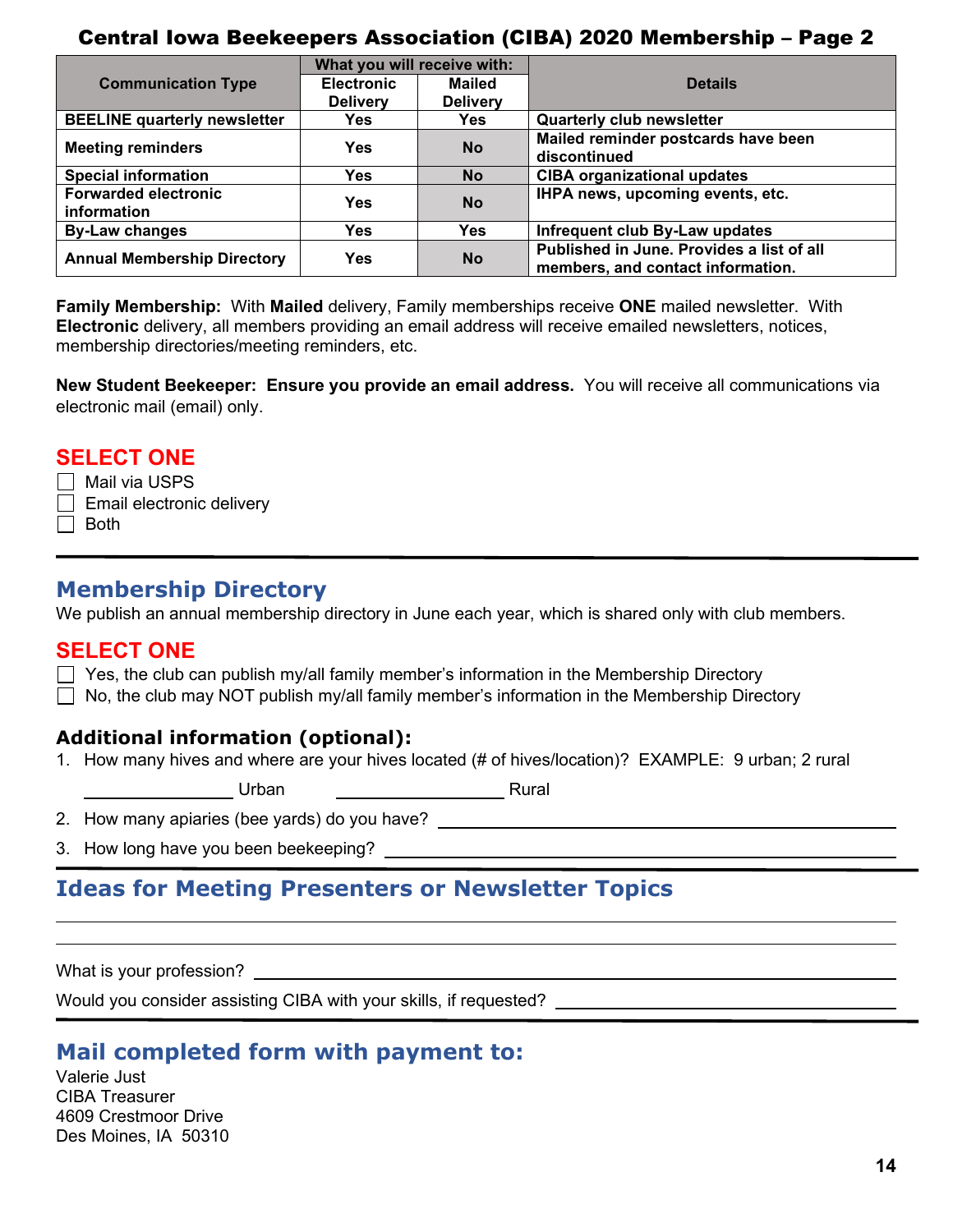# From the Editor, Laura Miller

#### <span id="page-14-1"></span> **Taking Care of Each Other**

I had been trying to find connections between my bees and two events that have caused major disruptions in my life lately. Those events being the pandemic spread of coronavirus, which is turning the world upside-down for millions amid fears and uncertainty, and a total hip replacement, which has paused my normally active routines but without the fear and uncertainty created by a pandemic.



The connection was made in a get-well card from my

granddaughter. She said she loved me (grandmas love to hear that!) and then she drew a picture of my bees taking care of a sick bee. One was pouring her a cup of honey tea (hot water + honey, a grandkid favorite) and another was licking a red lollipop.

Honey bees do self-isolate when one of them is ill. Rather than infecting the whole hive, sick bees often will leave the hive. This minimizes the spread of any infectious disease and secures the future of a healthy hive. Of course, such quarantines do not bode well for those sick bees – they eventually die.

I have heard about research that examines behavioral changes in bees that may be caused by certain viruses. A particular virus appears to actually reverse a sick bee's self-isolation response. The virus may even create a smell that attracts other bees to the sick bee, thus assuring the continuation (and spread) of the virus.

This is scary, not unlike the fear and uncertainty being generated by the novel coronavirus. We do not know what to expect; this is all new ground we are navigating.

In scary times, we are called to have more compassion, something else that I have observed in my bee hives. Each spring, one of the first jobs of worker bees is to clear out all the bees that have died over the past winter. It usually take several bees to drag out a dead bee. And you'll find the dead bees piled neatly in front of the hive.

We also need to have compassion for the more vulnerable folks during this pandemic. No matter my fears, there are many others who have an underlying health condition or fewer resources, and thus more reason to fear future what-ifs. Yes, we need to self-isolate (or social distance), but we also need to create ways to offer help and resources to others during these uncertain times.

I've also read that the bees share everything they have with the rest of the hive. In winter temperatures they come together in a cluster, shaking their bodies to keep a minimum temperature for the queen in the middle of the cluster. They also take turns being on the outside of the cluster where it's the coldest.

I really liked my granddaughter's drawing of the bees caring for each other. It reminded me that after my hip surgery I am not alone, that there's a hive full of people who care for me, and will help me navigate the next few confusing weeks as I heal and get used to my new hip.

Food stores are readily shared, too. The bees closest to the capped honey pass it along to their sisters. Starvation strikes the entire hive and not just the ones farthest from the food.

I am thankful that thousands and thousands of people have had the same surgery as I have. My doctor has a good protocol for me to follow. Although I have never experienced this surgery, I can trust that the outcome will be good, minimizing my fear.

I hope you can practice compassion as we plod through the pandemic. And as always, **love those bees**!

<span id="page-14-0"></span>*This first appeared on my blog, BeeLadyHoney.com, near the beginning of the coronavirus outbreak. The good news is that my hip has healed nicely!*